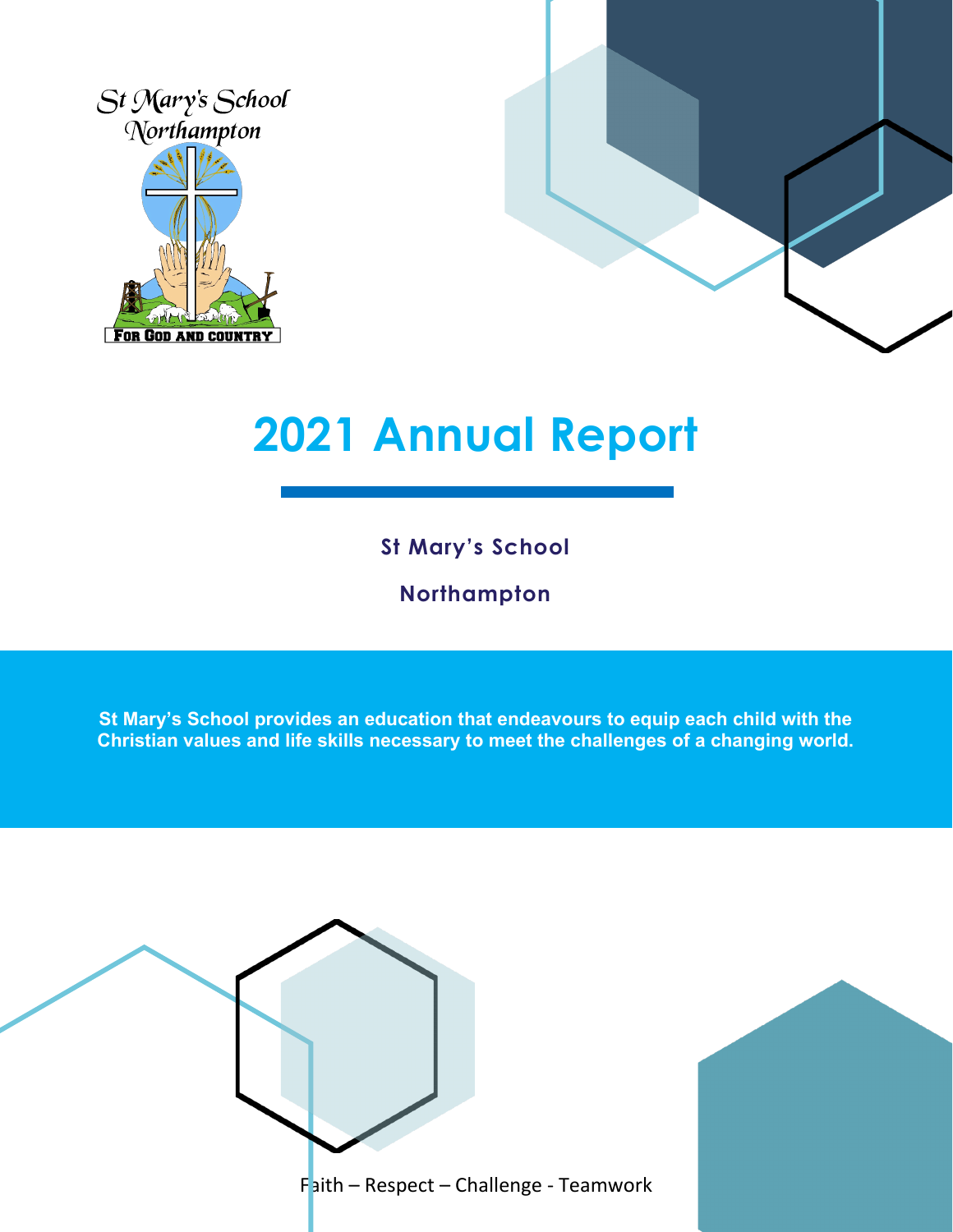### **CONTEXTUAL INFORMATION**

• • •

St Mary's School, Northampton, is a small co-educational Catholic primary school situated 475 kilometres north of Perth and 50 kilometres north of Geraldton. Enrolments for 2021 were 81 students from Kindergarten to Year Six.

St Mary's was originally established in 1868 and has a rich history of service by two religious orders, the Sisters of St Joseph of the Sacred Heart and the Sisters of the Presentation of the Blessed Virgin Mary. The first lay principal arrived at St Mary's School in 1990.

The current buildings were established in 1964 and further extensions were completed in 1994. In 2004, renovations were completed to the school including disabled access into the school and new student toilet facilities. In 2016, internal renovations were undertaken to the old Administration Block, including the removal of an internal wall, to create a flexible learning space. Three of the four classrooms were painted internally in 2017. In 2019 a new K.PP Playground and 1-6 Nature Playground was added. New carpet was replaced across all classrooms and the K.PP Classroom was painted. In 2020 an Aboriginal Welcome artwork was commissioned on the front wall of the school. In 2021 the school was hit by Cyclone Seroja, which destroyed all storage sheds and damaged play areas. The St Mary's Presbytery was also destroyed and demolished. As a result of this weather event, sheds were replaced with permanent shipping containers centrally located on the old site of the presbytery. Concrete water tanks were demolished, and new poly tanks were relocated outside of the play area. Existing poly tanks were also moved alongside the two larger tanks. A new playground was installed to replace the aging existing structure, along with an additional playground created in the Northeast corner of the school. The area around the old presbytery site was filled and retained. During 2022 the site will be finalised with a Presbytery Remembrance Garden along with signage. A roof structure is to be erected over the shipping containers with a collage connected to the containers depicting the history of the Presbytery. Finally, the area will be finished with curbing, carpark line marking and asphalt.

St Mary's School has a vibrant and committed staff, an active and supportive parent body and strong links with the parish and the local town community. Based on the School Motto, 'For God and Country', the St Mary's School community is focused on providing a holistic education for all students with an emphasis on their spiritual and academic development.

#### **TEACHER STANDARDS AND QUALIFICATIONS**

Qualifications of the Teaching Staff:

• Bachelor of Arts in Education – 1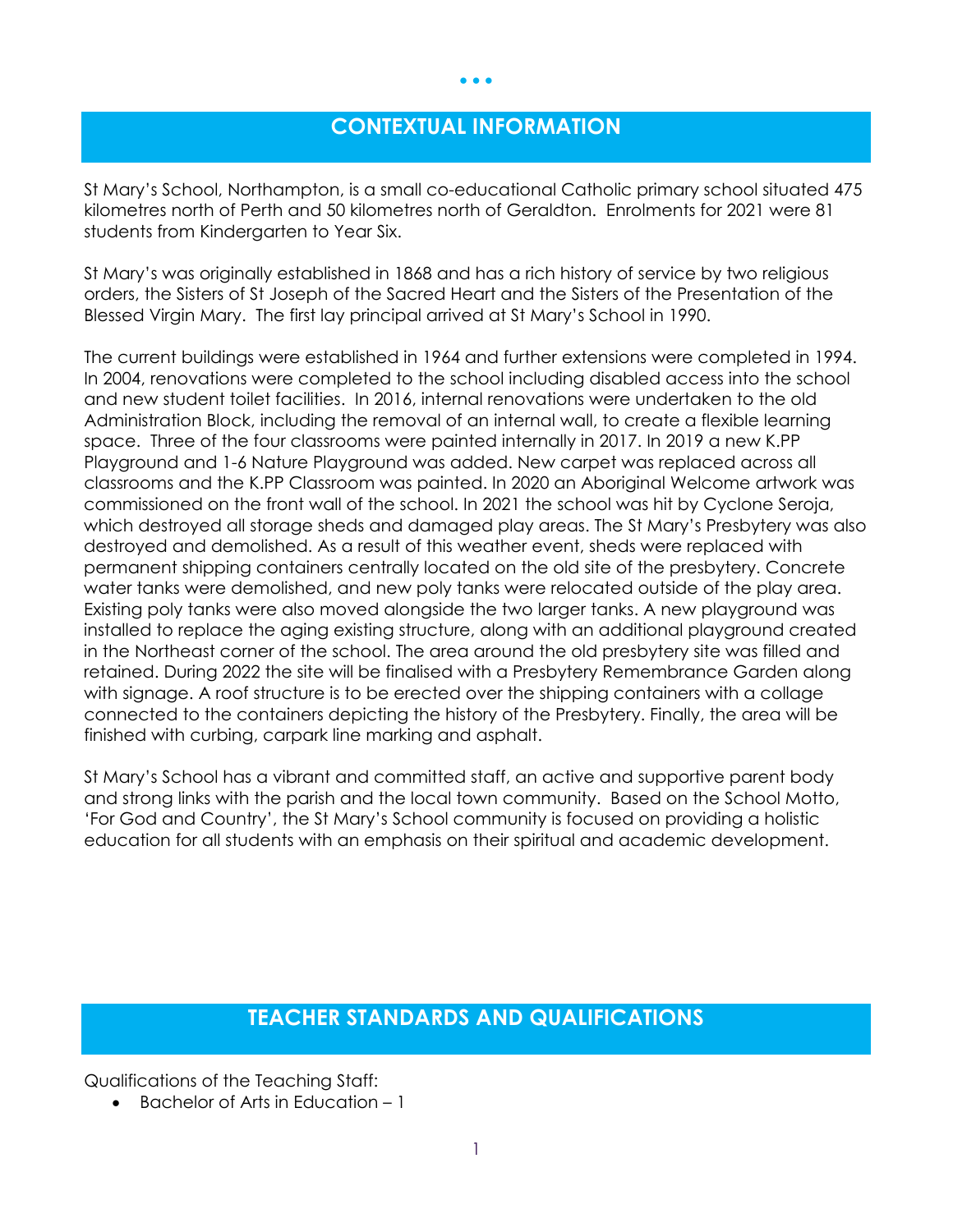- Bachelor of Arts in Business Education 1
- Graduate Diploma in Education 1
- Bachelor of Education 7
- Master of Education 1

\*\*\*Some of the teaching staff have more than one qualification.

#### **WORKFORCE COMPOSITION**

#### Staffing includes

- 1 Male Principal
- 3 female full-time Teachers
- 4 female part-time Teachers
- 1 male part-time IT Tech
- 2 female part-time Administration Officers
- 6 female part-time Education Assistants
- 1 female part-time Cleaners
- 1 male part-time Gardener

#### **STUDENT ATTENDANCE AT SCHOOL**

Whole school attendance percentage was 88.6% broken down to class levels below:

| РP                | 86.8%  |
|-------------------|--------|
| Year One          | 84.38% |
| Year Two          | 89.33% |
| <b>Year Three</b> | 91.97% |
| Year Four         | 91.47% |
| Year Five         | 88.1%  |
| <b>Year Six</b>   | 88.58% |

This information is collated from SEQTA 2021 School Performance Report (08/12/20).

Absenteeism is managed each day by phoning the parents of any student that is absent and a telephone call, email or note has not been received by the school. Also, the school sends home follow up Absentee Follow Up Letters if an explanation has not been sent to the classroom teacher.

Any families which have chronic absenteeism are managed by the Principal who follows up with the families by way of telephone calls or meetings. This process is completed in line with CEWA Executive Directives and the assistance of the CEWA psych team.

Higher absentee rates can be attributed to the impact of COVID-19 on the community during 2021.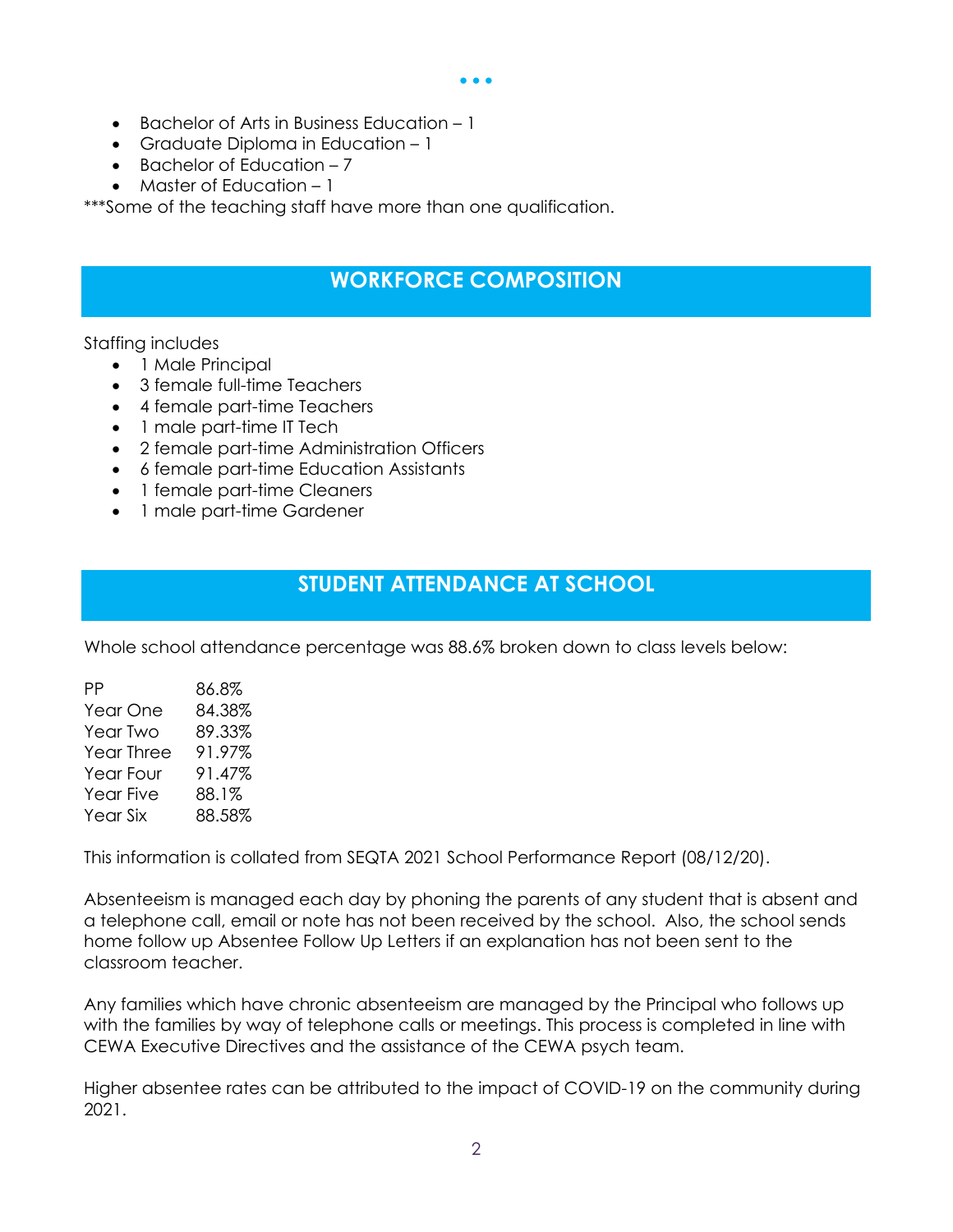## **NAPLAN ANNUAL ASSESSMENTS**

• • •

#### *2021 NAPLAN PROGRESS*

Due to the small cohort size of year levels, NAPLAN data can be skewed significantly, therefore the best measure is student growth from 3-5. In all subjects' students show above average growth. Writing show slightly lower growth, which is being addressed throughout 2022 CSIP documentation.

| 2021            | Grammar | <b>Numeracy</b> | Reading | <b>Spelling</b> | Writing |
|-----------------|---------|-----------------|---------|-----------------|---------|
| Year 5          | .50     | .38             | .34     | .37             | J.74    |
| Student         |         |                 |         |                 |         |
| <b>Progress</b> |         |                 |         |                 |         |
| (ES)            |         |                 |         |                 |         |

The above data shows that the current programs, strategies, resources and teaching practices employed in the Middle and Upper Primary are supporting strong positive student growth and development.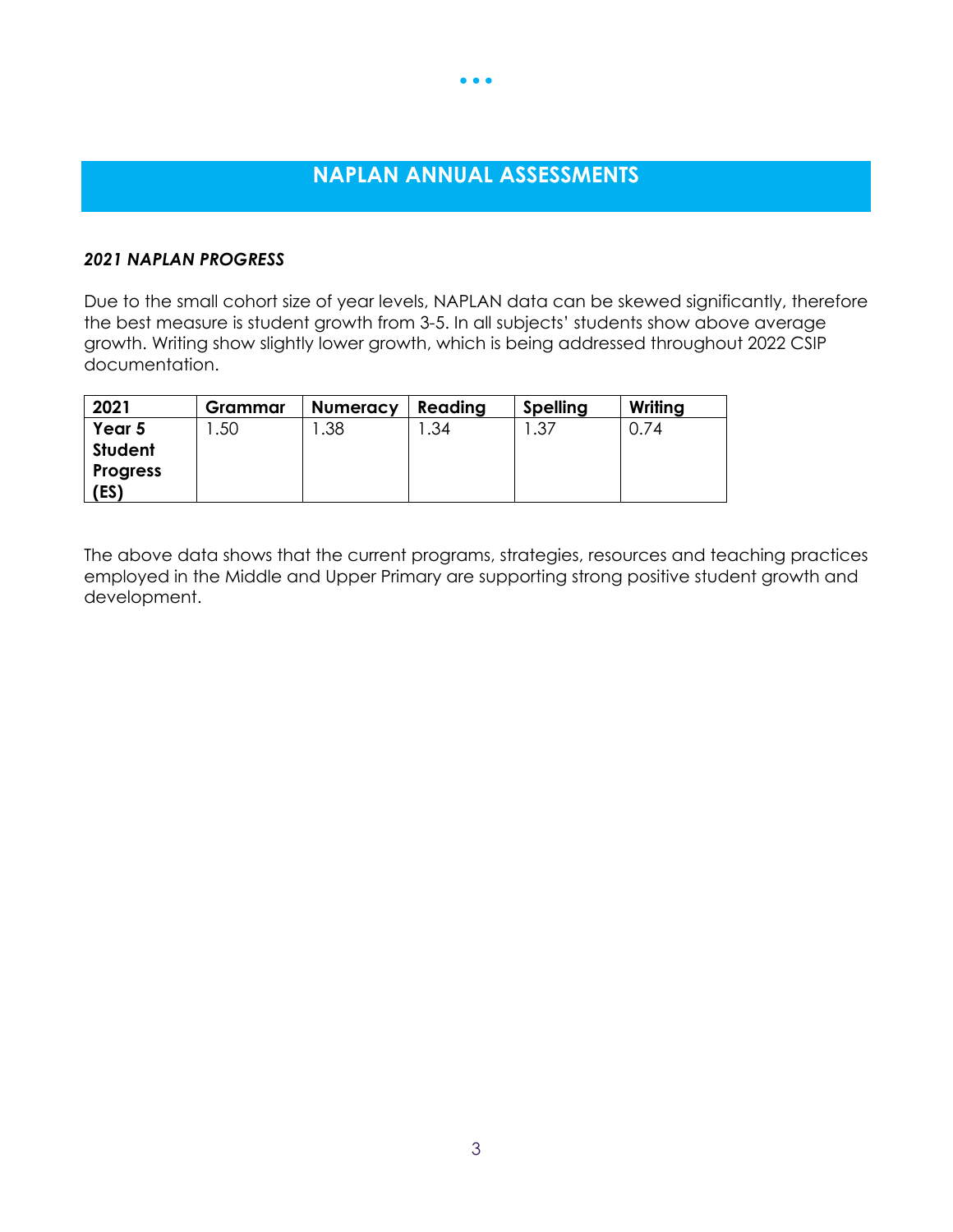## **PARENT, STUDENT AND TEACHER SATISFACTION**

At Enrolment Interviews, when asked why parents have chosen to send their child to St Mary's School, the responses include St Mary's School being recommended by the parents of past and present students and/or this is where they received their primary school education. School enrolments have more than doubled in recent years due to high reputation and consistently positive reports of the school in the local community.

In 2021, a School Climate Survey was undertaken by St Mary's School, the data collected was extremely encouraging and supportive with high data recorded across all domains. Below is the overview from students and parents. The only area for potential growth is parents understanding of criteria used to determine grades.



#### **SCHOOL INCOME**

Please view the following link: [http://www.myschool.edu.au](http://www.myschool.edu.au/) for more information.

#### **POST-SCHOOL DESTINATIONS**

Our Year Six students' high school destinations are as follows:

- 2 students to Nagle Catholic College, Geraldton
- 2 students to Geraldton Secondary School

#### • • •